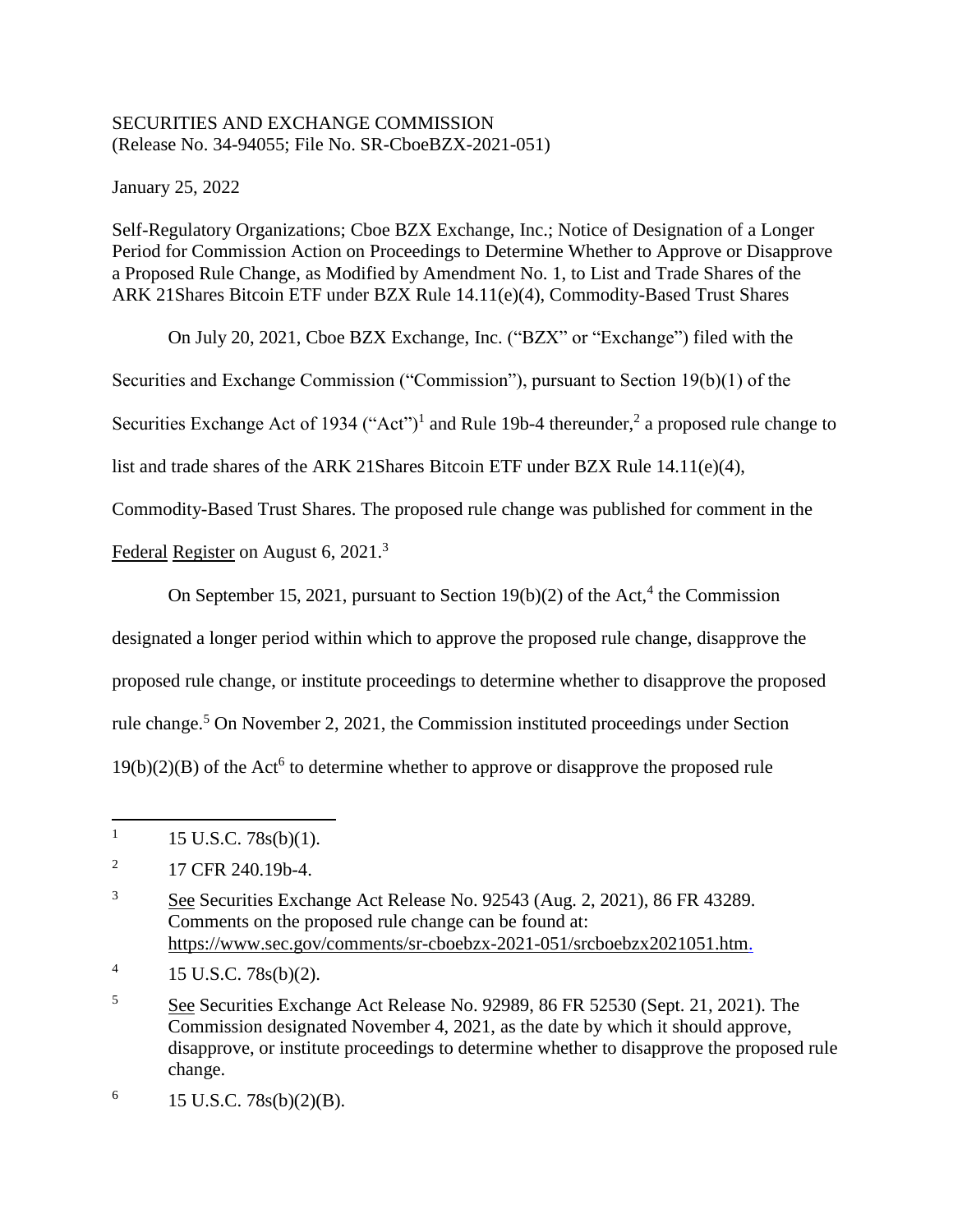change.<sup>7</sup> On December 9, 2021, the Exchange filed Amendment No. 1, which replaced and superseded the proposed rule change as originally filed. On December 17, 2021, the Commission published notice of Amendment No. 1 to the proposed rule change.<sup>8</sup>

Section  $19(b)(2)$  of the Act<sup>9</sup> provides that, after initiating proceedings, the Commission shall issue an order approving or disapproving the proposed rule change not later than 180 days after the date of publication of notice of filing of the proposed rule change. The Commission may extend the period for issuing an order approving or disapproving the proposed rule change, however, by not more than 60 days if the Commission determines that a longer period is appropriate and publishes the reasons for such determination. The proposed rule change was published for comment in the Federal Register on August 6, 2021.<sup>10</sup> The 180th day after publication of the proposed rule change is February 2, 2022. The Commission is extending the time period for approving or disapproving the proposed rule change, as modified by Amendment No. 1, for an additional 60 days.

The Commission finds that it is appropriate to designate a longer period within which to issue an order approving or disapproving the proposed rule change, as modified by Amendment No. 1, so that it has sufficient time to consider the proposed rule change, as modified by Amendment No. 1, and the issues raised in the comments that have been submitted in connection therewith. Accordingly, the Commission, pursuant to Section 19(b)(2) of the Act,  $^{11}$  designates

 $\overline{\phantom{a}}$ 

<sup>&</sup>lt;sup>7</sup> See Securities Exchange Act Release No. 93510, 86 FR 61820 (Nov. 8, 2021).

<sup>&</sup>lt;sup>8</sup> See Securities Exchange Act Release No. 93822, 86 FR 73360 (Dec. 27, 2021).

<sup>9</sup> 15 U.S.C. 78s(b)(2).

<sup>&</sup>lt;sup>10</sup> See supra note 3.

 $11$  15 U.S.C. 78s(b)(2).